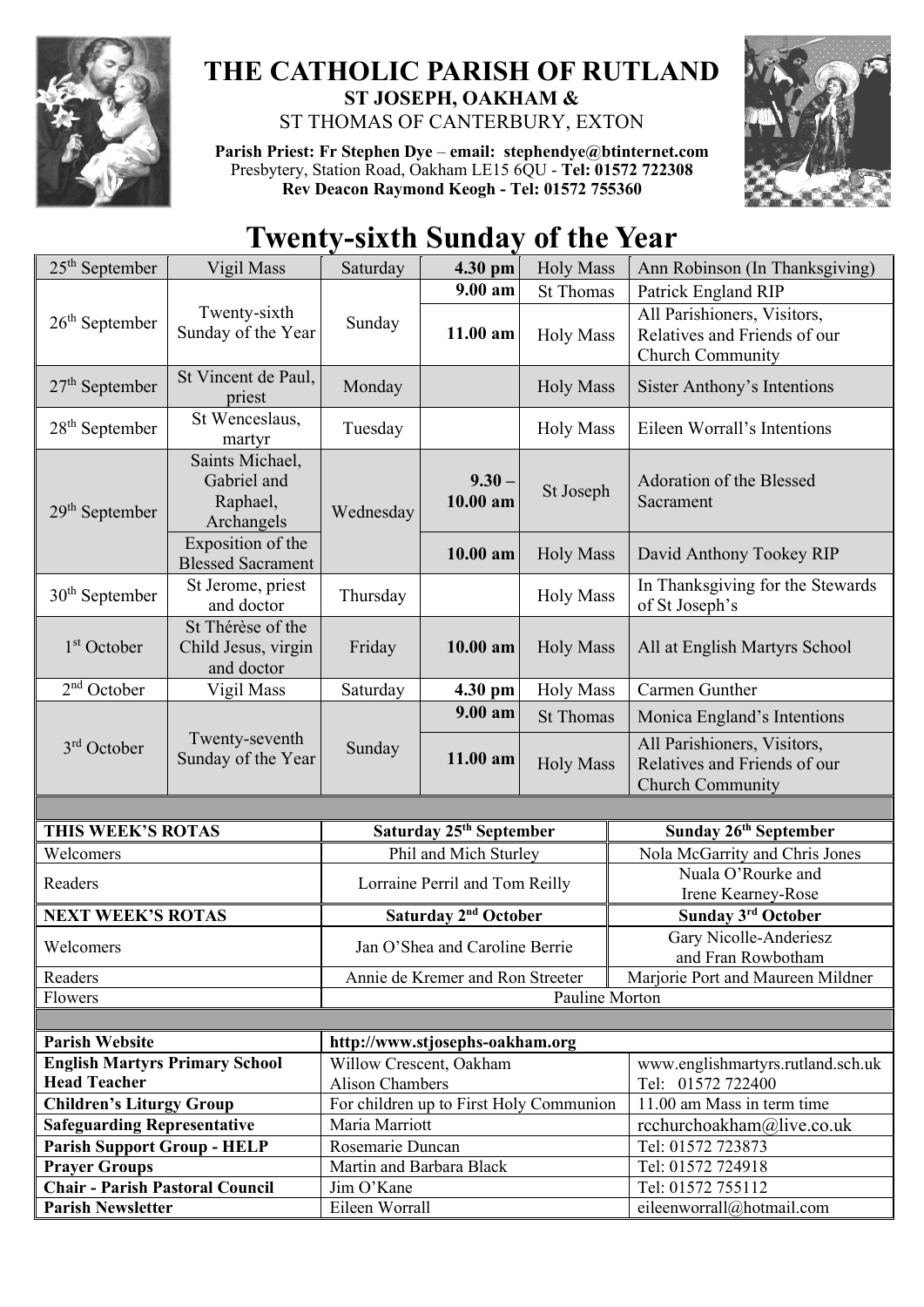**Please pray for the following who are ill:** *Colleen Lully, Mary Hurst, Sarah Ennis, Marie-Jeanne LloydHughes, Philip Quinn, Teresa Thompson, Sharon Larkworthy, Halina Woolford, Elizabeth Fay, Myra Smith, Janet and Barry Chalmers-Stevens, Fr David Bowler, Annie Welsh, Daniel Dopson, Floss Jepson, Joy Widdows, Krystyna Chritchlow, Sally Blythin, Richard Goodger, Jim Whalley, Anne Stevenson, Fr John Trenchard, Elisabeth Simpson, Florence Valentine, Alison Pepperdine. Neil Mackenzie, David Price, Brian Jiggins, Fr Kevin Gradwell, Moira McCormick, Claire Smith, Fiona Ruddle and Fr Pat O'Doherty*

If you cannot see your loved one's name in this sick list online you need to sign a consent form – please email Maria at [rcchurchoakham@live.co.uk](mailto:rcchurchoakham@live.co.uk)

**Anniversaries**  *Daniel Hill, Paulene Lynch, Laurence Keating, Scott De Caux, Mary Rutherford, Kenneth Hughes, Catherine Palmer, Joan White, Gilbert Cook, David Tookey, Malcolm Murray, Emily Lambert, Sarah Tomlinson, Una Ayling, Maxim Jarmola, Dorothy Rhodes, Josephine Hearnden, Lorna Marks, Wendy Harrison and Eileen Tomlinson*

| <b>Last Week's Collection</b>                                                             | <b>Spiritual Communion</b>                                                                                                                         |  |  |  |
|-------------------------------------------------------------------------------------------|----------------------------------------------------------------------------------------------------------------------------------------------------|--|--|--|
| Envelopes<br>£50.00                                                                       | My Jesus,                                                                                                                                          |  |  |  |
| Loose Plate<br>£79.26                                                                     | I believe that You are present in the Most Holy Sacrament.                                                                                         |  |  |  |
| <b>Standing Orders</b><br>£680.00                                                         | I love You above all things,                                                                                                                       |  |  |  |
| £809.26<br>Total                                                                          | and I desire to receive You into my soul.                                                                                                          |  |  |  |
| <b>Second Collection</b> The second collection for<br>Home Mission Sunday raised £103.12. | Since I cannot at this moment receive You Sacramentally,<br>come at least spiritually into my heart.<br>I embrace You as if You were already there |  |  |  |
| <b>CAFOD Family Fast Day</b> is on Friday 1st<br>October.                                 | and unite myself wholly to You.<br>Never permit me to be separated from You. Amen.                                                                 |  |  |  |

**A warm welcome** to Hannah Harriet Davies who joined God's family, the Church, through the Rite of Baptism on 25th September. May God guide and protect her throughout her life.

**White Flower Appeal 2021 - The Society of the Protection of Unborn Children (SPUC)** will be holding its annual appeal next weekend (2<sup>nd</sup> and 3<sup>rd</sup> October). SPUC is currently campaigning to stop home abortions, which gives women abortion pills to take at home without medical supervision. This is one of the most dangerous threats to unborn children and their mothers in decades. Please be as generous as you can to help us defeat this latest attack on unborn babies and help protect mothers from increased risk of coercion and serious health risks. Donations can also be made online at [www.spuc.org.uk/donate](http://www.spuc.org.uk/donate)

**Singing Hymns** As restrictions are slowly being relaxed, we are taking the approach that we have taken throughout the opening of our Church during the pandemic. When we do start to sing hymns and certain parts of Holy Mass, **you MUST wear a mask or face covering**. We want to continue to keep everyone as safe as we can. Thank you for your continued support.

**Sign of Peace -** for your information – taken from **CATHOLIC BISHOP'S CONFERENCE OF ENGLAND AND WALES.** It is recommended that the physical Sign of Peace remains suspended as it is not an integral part of the Mass, and its omission will help to reduce physical contact between people during the celebration. Again, thank you for your continued support. Maria

**Mary's Meals--" a simple solution to world hunger."**

Magnus has now reached the amazing miracle of feeding 2 million children each day! And so a parishioner has decided to walk 100 miles during October so even more children can be fed daily! If you would like to support this life saving charity please write your name on the sponsor sheet below. For just £15:90 a child can be fed each day, go to school and be given the gift of hope.For more information about this Catholic Charity please just look at [www.mary'smeals.org.uk](http://www.mary) Many thanks for your support.

If anyone has any used towels they no longer need they are really needed for the back packs for MM.. Please just leave in Fr Stephens porch..many thanks

**Lift** Is anyone willing to help a new parishioner with a lift to Holy Mass on either Saturday or Sunday? Please contact Carmen Gunther, email: [carmengunther07@gmail.com](mailto:carmengunther07@gmail.com) or contact Maria for Carmen's telephone number. Many thanks.

**Thanksgiving Pilgrimage to Knock Shrine - 11th October 2021** Cost £699.00 per person sharing. Price includes return flight, 4 nights in Knock House Hotel with Full Board, all entertainment and excursions. Wheelchair accessible rooms available. Single supplement is £100.00. Contact Patricia on 01268 762 278 or 07740 175557 or email [knockpilgrimages@gmail.com.](mailto:patricia@gotrouvaille.com) Knock Pilgrimages is fully protected by ATOL T7613.

**Faith in Families** It is time for the half yearly collection of the Faith in Families collection boxes. Please leave your collection boxes in the Church porch for the attention of Mair O'Kane or to give a one-off donation or set up a regular gift, visit our website: **[www.faithinfamilies.org](http://www.faithinfamilies.org/)** Thank you.

**Gardeners needed for English Martyrs School!** Are any parishioners willing to do a little bit of gardening on the school site? This can be ad hoc and doesn't need to be weekly. We especially need our pond area clearing a little bit and sorting, some weeding and some fences painted, if anybody is willing! This can be done during the school day or after school. Please contact Mrs Ali Chambers – email: [achambers@englishmartyrs.rutland.sch.uk](mailto:achambers@englishmartyrs.rutland.sch.uk) or call 01572 7222400.

## **English Martyrs School News**

We are thrilled to have all the children back in school and we have made a great start to the new academic year. We've welcomed many new families into school, as well as 8 new members of staff! We were also sad to say farewell to Mrs Mulholland, Mrs Tranmer and Mrs Askew who have left their roles at school and wish them all the best. We currently have a vacancy for a 1:1 teaching Assistant and a Chef Manager. Please contact school for more information.